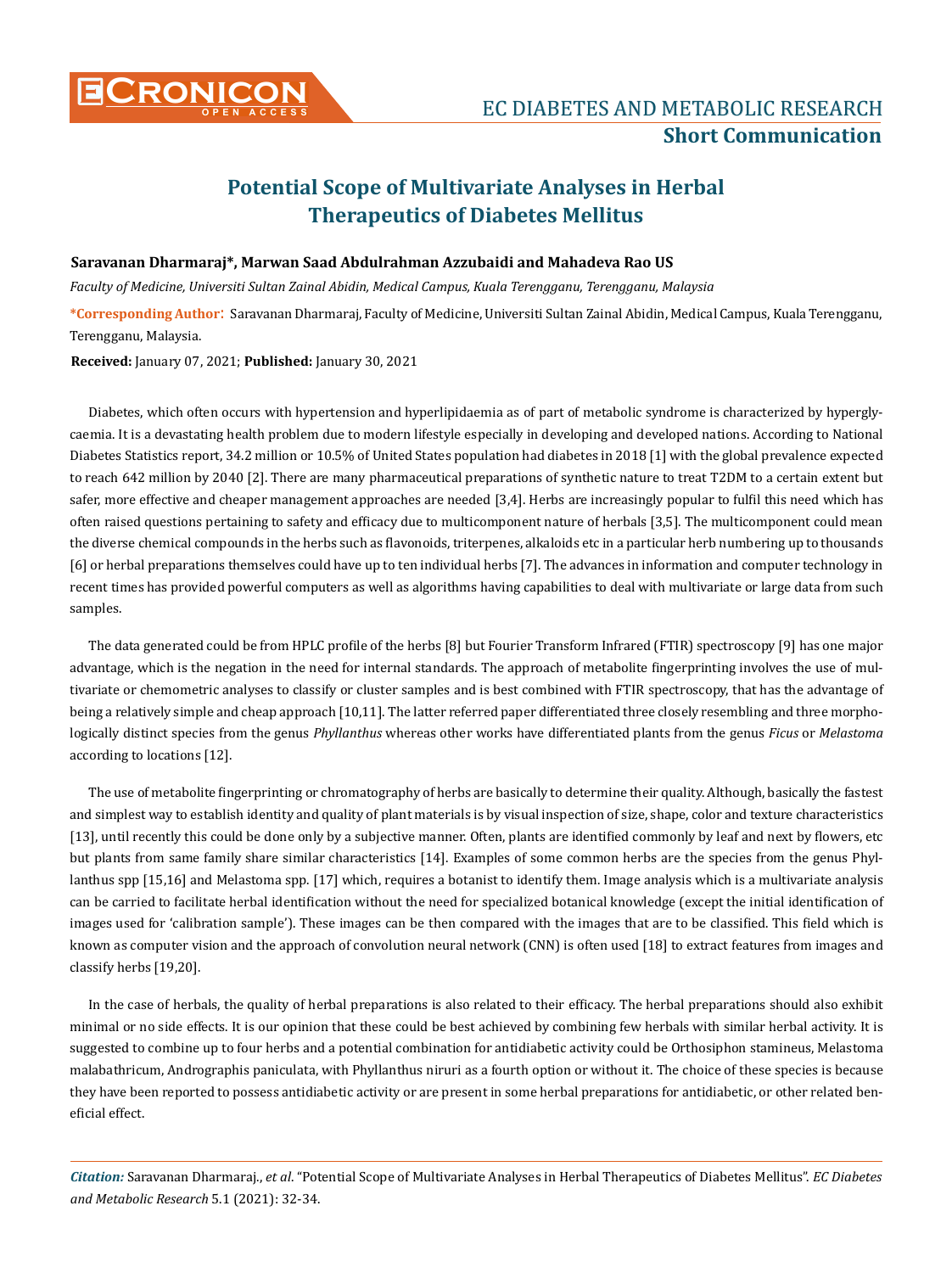Various authors report beneficial antidiabetic effect of the suggested herbals [21-23] or their isolated compounds [24,25]. Other than having various reports on its activity, the genus Phyllanthus is often used in herbal formulations. For example, P. niruri is present in a polyherbal formulation named Diabecon whereas a related species, P. emblica is present in Glycoherb [26,27]. Both of these formulations are for diabetes. Andrographis is also commonly present in polyherbal preparations and is labelled as having beneficial hepatoprotective effect [28], whereas O. stamineus is commonly used as java tea but some herbal formulations of it are available [29]. Another reason in the choice of plants is that they also contain certain unique chemicals such as andrographolide which is easily isolated and sinensetin that can allow fine tuning of activity when combined with multivariate analysis.

The preparation of new herbal formulations of these herbs will benefit from prior research and usage of the herbs. The herbs are commonly available and grow easily. The usage of leaves or aerial parts mean sample collection can be done easily and initial quality control can use image analysis as it is a cheap technique. The chemical content of the individual herb or combined can be initially carried out with FTIR metabolite fingerprinting and later with chromatography and the chromatographic pattern analysed by multivariate analysis.

## **Bibliography**

- 1. [Centers for Disease Control and Prevention. National Diabetes Statistics Report \(2020\).](https://www.cdc.gov/diabetes/data/statistics-report/index.html)
- 2. [Reusch Jane EB and JoAnn E Manson. "Management of Type 2 Diabetes in 2017: Getting to Goal".](https://pubmed.ncbi.nlm.nih.gov/28249081/) *JAMA : The Journal of the American Medical Association* [317.10 \(2017\): 1015-1016.](https://pubmed.ncbi.nlm.nih.gov/28249081/)
- 3. Gupta Ramesh C., *et al*[. "Interactions between Antidiabetic Drugs and Herbs: An Overview of Mechanisms of Action and Clinical Im](https://www.ncbi.nlm.nih.gov/pmc/articles/PMC5527439/)plications". *[Diabetology and Metabolic Syndrome](https://www.ncbi.nlm.nih.gov/pmc/articles/PMC5527439/)* 9.1 (2017): 1-12.
- 4. Liyanagamage Donisha Shani Niharika Keembiya., *et al*[. "Acute and Subchronic Toxicity Profile of a Polyherbal Drug Used in Sri Lank](https://www.hindawi.com/journals/ecam/2020/2189189/)an Traditional Medicine". *[Evidence-Based Complementary and Alternative Medicine](https://www.hindawi.com/journals/ecam/2020/2189189/)* (2020).
- 5. Alqathama Aljawharah., *et al*[. "Herbal Medicine from the Perspective of Type II Diabetic Patients and Physicians: What Is the Relation](https://www.ncbi.nlm.nih.gov/pmc/articles/PMC7076897/)ship?" *[BMC Complementary Medicine and Therapies](https://www.ncbi.nlm.nih.gov/pmc/articles/PMC7076897/)* 20.1 (2020): 65.
- 6. Banskota Arjun H., *et al*[. "Chemical Constituents and Biological Activities of Vietnamese Medicinal Plants".](https://pubmed.ncbi.nlm.nih.gov/12570775/) *Current Topics in Medicinal Chemistry* [3.2 \(2003\): 227-248.](https://pubmed.ncbi.nlm.nih.gov/12570775/)
- 7. Houriet Joëlle., *et al*[. "A Mass Spectrometry Based Metabolite Profiling Workflow for Selecting Abundant Specific Markers and Their](https://www.frontiersin.org/articles/10.3389/fphar.2020.578346/full)  [Structurally Related Multi-Component Signatures in Traditional Chinese Medicine Multi-Herb Formulae".](https://www.frontiersin.org/articles/10.3389/fphar.2020.578346/full) *Frontiers in Pharmacology* [11 \(2020\): 1-23.](https://www.frontiersin.org/articles/10.3389/fphar.2020.578346/full)
- 8. ["HPLC". Herbal Drugs and Fingerprints: Evidence Based Herbal Drugs, Springer India \(2012\).](https://www.springer.com/gp/book/9788132208037)
- 9. [Joshi Devi Datt. "FTIR Spectroscopy". Herbal Drugs and Fingerprints: Evidence Based Herbal Drugs, Springer India \(2012\): 121-146.](https://www.springer.com/gp/book/9788132208037)
- 10. Scott IM., *et al*[. "Enhancement of Plant Metabolite Fingerprinting by Machine Learning".](http://www.plantphysiol.org/content/153/4/1506) *Plant Physiology* 153.4 (2010): 1506-1520.
- 11. Dharmaraj S., *et al*[. "The Application of Pattern Recognition Techniques in Metabolite Fingerprinting of Six Different Phyllanthus Spp".](https://www.hindawi.com/journals/jspec/2011/980109/)  *Spectroscopy* [26.1 \(2011\): 69-78.](https://www.hindawi.com/journals/jspec/2011/980109/)
- 12. Azemin Azierah., *et al*[. "Discriminating Ficus Deltoidea Var. Bornensis from Different Localities by HPTLC and FTIR Fingerprinting".](https://www.researchgate.net/publication/309462244_Discriminating_Ficus_deltoidea_var_bornensis_from_Different_Localities_by_HPTLC_and_FTIR_Fingerprinting)  *[Journal of Applied Pharmaceutical Science](https://www.researchgate.net/publication/309462244_Discriminating_Ficus_deltoidea_var_bornensis_from_Different_Localities_by_HPTLC_and_FTIR_Fingerprinting)* 4.11 (2014): 69-75.
- 13. [World Health Organization. Quality Control Methods for Medicinal Plant Materials. World Health Organization \(1998\).](https://apps.who.int/iris/handle/10665/41986)

*Citation:* Saravanan Dharmaraj., *et al*. "Potential Scope of Multivariate Analyses in Herbal Therapeutics of Diabetes Mellitus". *EC Diabetes and Metabolic Research* 5.1 (2021): 32-34.

33